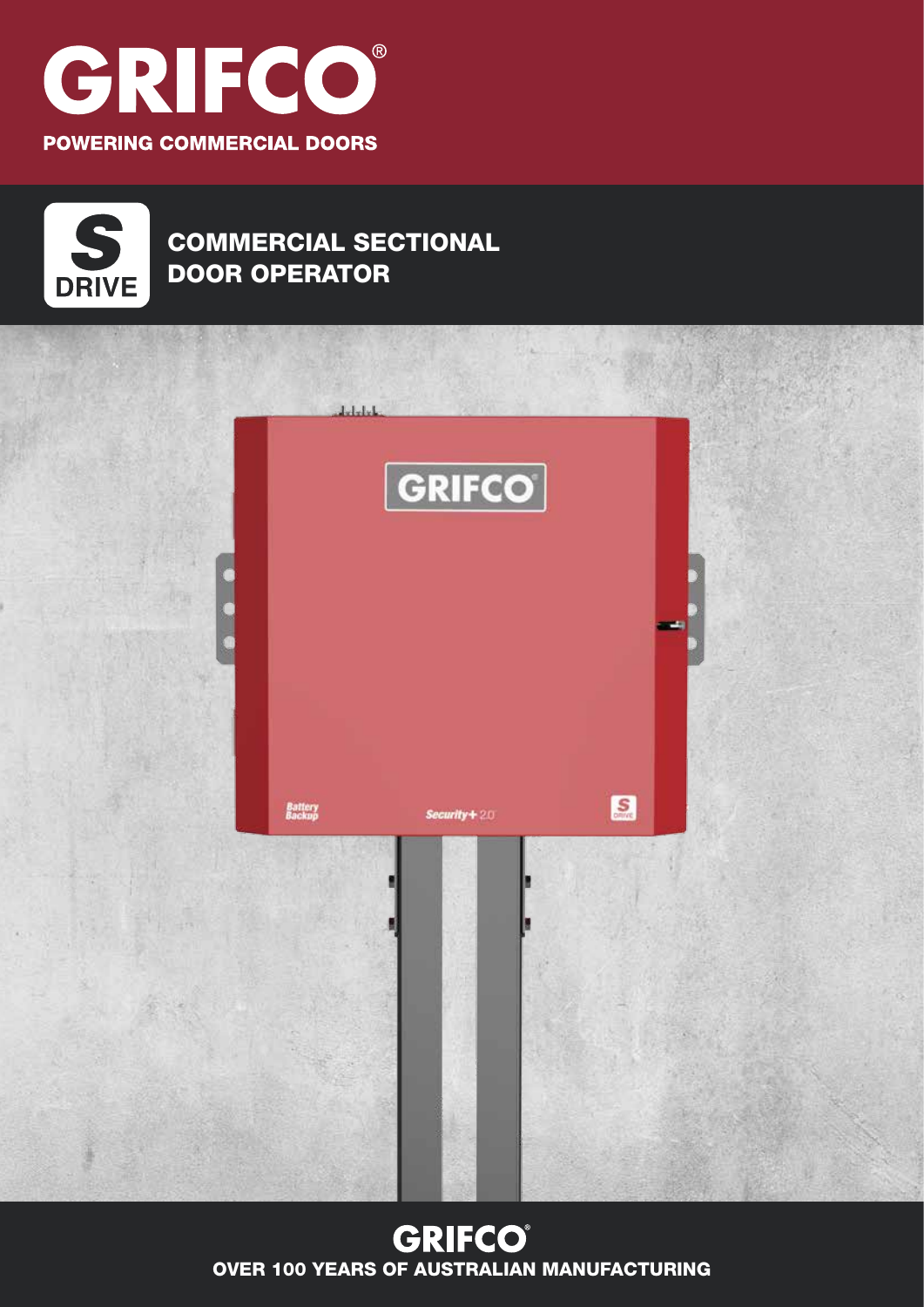# The Smooth Operator

Quiet, safe, reliable, powerful, adaptable.

### Introducing S-Drive!

With constant duty cycle, battery backup onboard and the industry's best warranty, the new Grifco S-Drive is indeed the Smooth Operator.

It is purpose built for high-cycle, highly demanding commercial sectional doors found in carparks, emergency services buildings and commercial tenancies.

- The quiet, DC motor and purpose-designed gearbox deliver extremely smooth and fast door cycles, with soft start and soft stop.
- The integral logic boards offer ultimate adaptability to meet the demanding needs of carpark applications.
- The extremely durable rail and innovative sliding trolley have been engineered to meet the high-cycle demands of busy carpark doors.
- The operator has been thoughtfully designed for low ceiling carpark applications, with a low profile, lockable enclosure.



LASTING PERFORMANCE

#### SAFE AND COMPLIANT

Soft start / stop for increased reliability and reduced maintenance. Purpose designed DC motor and gearbox for continual duty and quiet operation

Meets all applicable regulatory standards including: AS/NZS 60335.1 AS/NZS 60335.2.103 AS/NZS 4417.1



#### RELIABLE **OPERATION**

Integral battery backup can provide over 100 cycles\* when the power fails

*\* Dependant on door and battery condition and age.*



#### ROBUST AND DURABLE

The steel enclosure and rail are built to withstand the demanding requirements of high cycle commercial applications

### Typical Installation & **Specifications**

Spring balanced commercial sectional door, common in multi-tennanted carpark and commercial applications.



| Main AC Power Supply         | 230-240 VAC 50Hz, 400W                                     |  |
|------------------------------|------------------------------------------------------------|--|
| Rated Load (R/T)             | 270N (Continuous)                                          |  |
| System Operating Voltage     | 24 VDC Transformer Run / Battery Backup                    |  |
| <b>Accessory Power</b>       | 24 VDC, 500 mA max. for ON and SW (switched)               |  |
| Max Door Heights (Part No.)  | 2.4m (GSD-R2.4M) / 3.6m (GSD-R3.6M) / 6.0m (GSD-RKIT)*     |  |
| Maximum Door Weight          | 315.5 kg balanced door                                     |  |
| Maximum Door Area            | 26m <sup>2</sup>                                           |  |
| <b>Travel Speed</b>          | 20cm per second                                            |  |
| Maximum Duty Cycle           | Continuous (100%)                                          |  |
| <b>Operating Temperature</b> | $+5^{\circ}$ C to $+40^{\circ}$ C                          |  |
| Logic                        | Complete, expanded logic for configuration and integration |  |
| Compliance                   | AS/NZS 60335-1 / AS/NZS 60335-2-103 / AS/NZS 4417.1        |  |
|                              |                                                            |  |

*\* GSD-RKIT requires fabrication of rail and assembly*

# 2 Year 100,000 **Cycle** Warranty

### An industry leading warranty from your partner in commercial door automation

The serious warranty offered on the S-Drive covers the extreme working conditions of highcycle applications such as busy carparks.

The 2 year / 100,000 cycle warranty covers the entire operator, not just the "drive units" as warranted by other manufacturers.

### Certificate of Suitability

S-Drive has been tested to comply with multiple relevant Australian Standards pertaining to commercial doors. The published CoS is available to all customers on request.

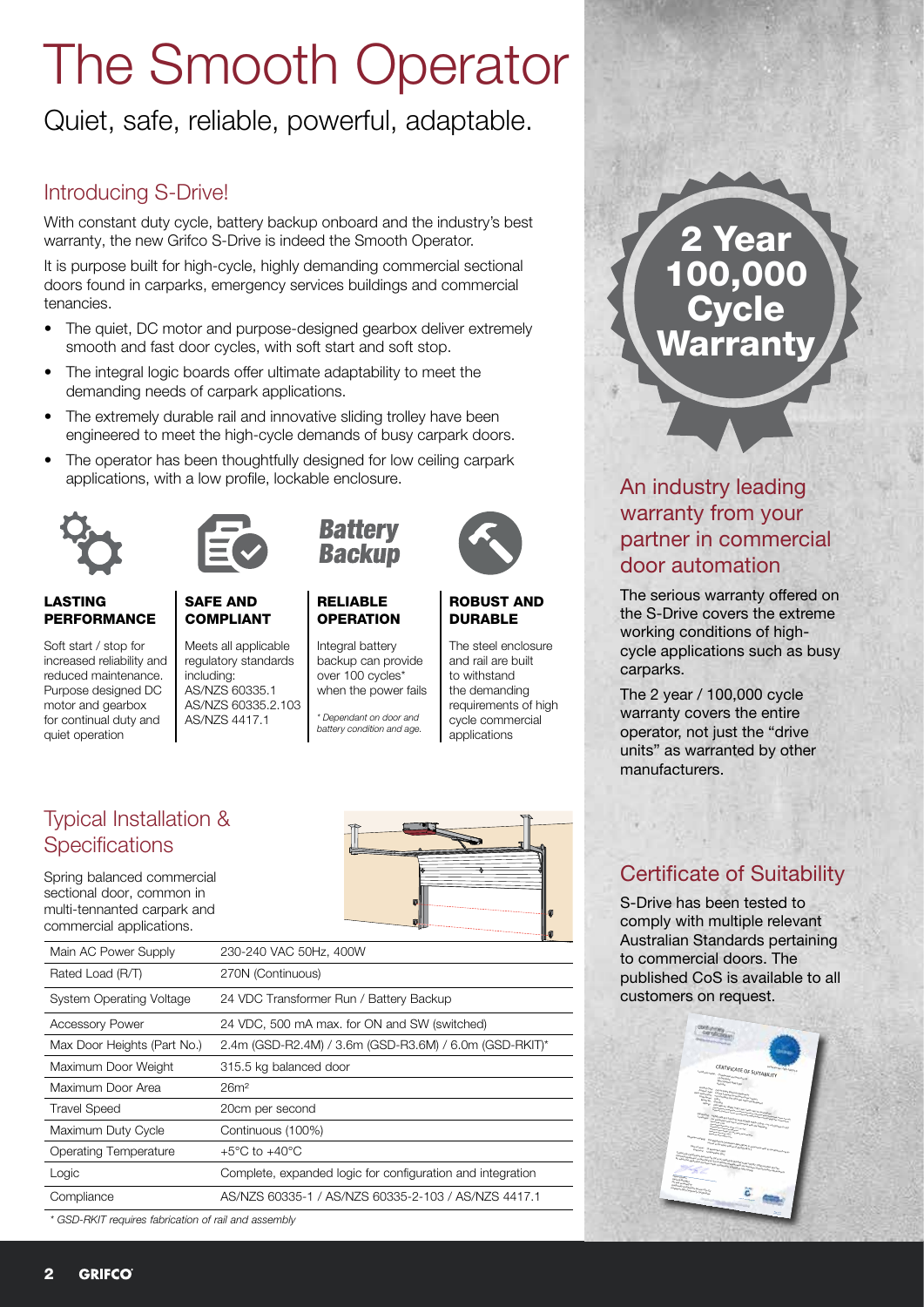

### Exceptionally powerful, quiet and durable

With 100% duty cycle, the S-Drive constantly performs in the busiest of carparks. The DC motor and commercial gear-driven transmission combine to deliver unsurpassed reliability and smooth, quiet operation.

The door starts and finishes its travel slowly before speed ramps up. This is essential for minimising noise and vibration in apartments directly above or adjacent to the carpark.

### Low Profile, Lockable Enclosure

The S-Drive operator is only 200mm high, making it ideal for carparks with low ceilings. The lateral mounting plates are permanently fixed to the operator and allow for easy surface mounting or suspension via strapping. The enclosure can be padlocked to prevent unauthorised access.



### Battery Backup Onboard

The two 7Ah integral batteries have been known to provide over 100 cycles\*, ensuring access in and out of the facility in the event of a power outage.

Batteries are conveniently mounted within the operator and are supplied as standard.

\* Actual results will vary. Performance under battery backup is determined by age and conditioin of door, operator and batteries.

#### Innovative Trolley and Sliders

The slider provides reliably smooth operation with every cycle. The hard-wearing and replaceable acetyl inlays capture the slider on the rail and effortlessly glide with very little friction or noise.

With no wheels or other moving parts, the slider is not prone to derailment, seizing or obtrusive noise.